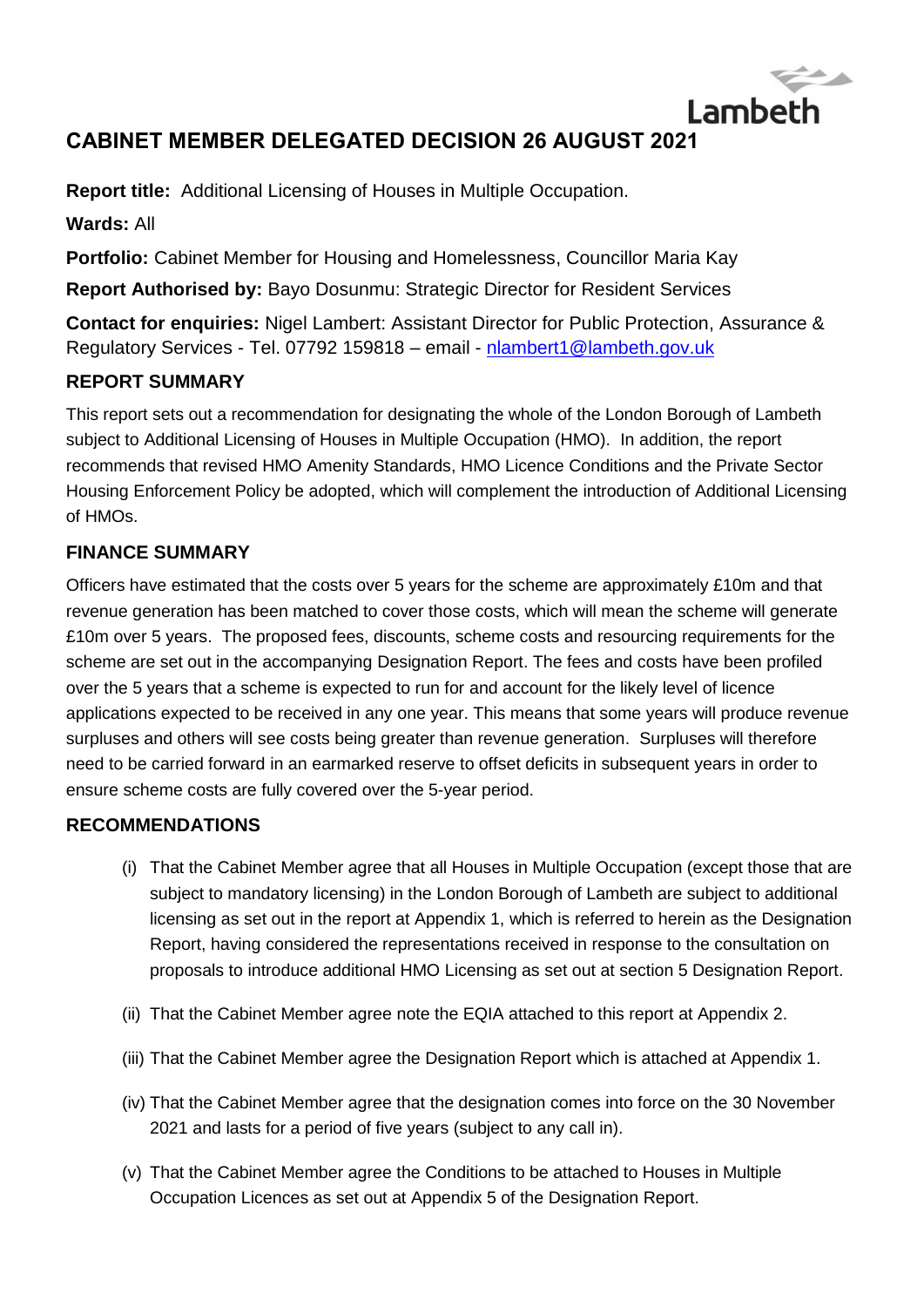- (vi) That the Cabinet Member agree the Houses in Multiple Occupation Amenity and Space Standards as set out at Appendix 6 of the Designation Report.
- (vii)That the Cabinet Member agree Private Sector Housing Enforcement Policy as set out at Appendix 7 of the Designation Report.
- (viii) That the Cabinet Member agree the scheme be publicised in accordance with the law and before enforcement commences and a comprehensive publicity campaign to begin as soon as the scheme is approved.
- (ix) That the Cabinet Member agree to delegate to the Strategic Director of Resident Services in consultation with the Cabinet Members for Housing and Homelessness and Finance and Performance, the authority to agree minor changes to the proposed implementation and delivery, including administration, fees and conditions where necessary and ensure that all statutory notifications are carried out in the prescribed manner.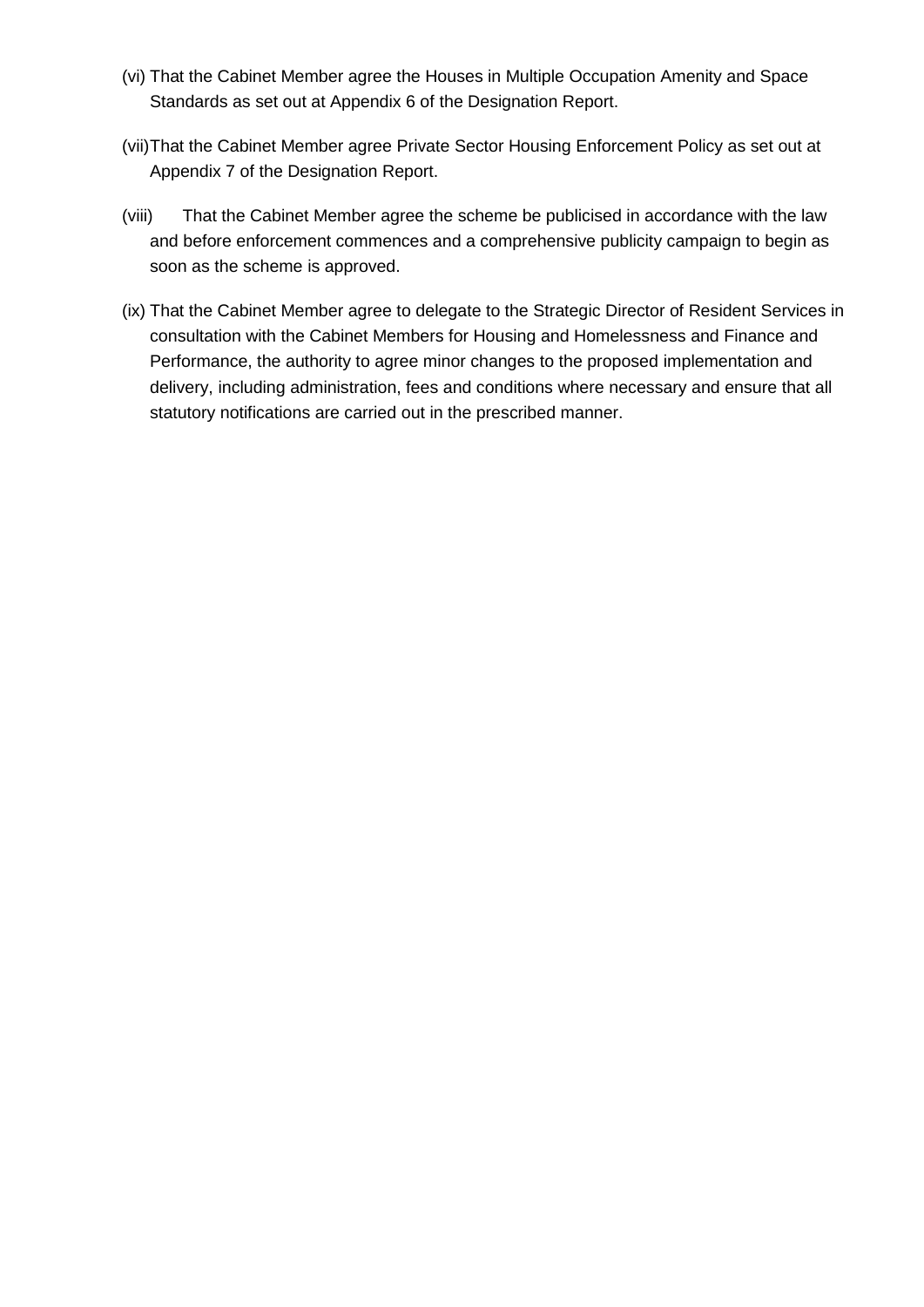## **1. CONTEXT & REASONS**

- 1.1 Regulation of the private rented sector (PRS) has become an ever more important part of our role as the local housing authority, not least due to the size and increasing dominance of the tenure in the borough, which now stands at 34.5% of the total housing market. In the last Lambeth Labour Party Manifesto, improving conditions in the PRS was a major focus with the following commitments made:
	- We will expand our landlord licensing scheme to double the number of HMOs covered.
	- We will name, shame and prosecute rogue landlords who fail to provide decent homes, doubling the number of inspections of private rented homes over the next four years so dodgy landlords have nowhere to hide.
	- Use our powers to levy fines of up to £30,000 and to ban rogue landlords from operating in Lambeth.
	- We will introduce a new private renters' charter setting out renters' rights and Lambeth's powers to intervene.
- 1.2 Under Part 2 of the Housing Act 2004 ("the Act"), the Council, as a local housing authority, must licence certain types of HMOs; this is called "Mandatory HMO Licensing". In October 2018, the statutory definition of a dwelling which requires a Mandatory HMO licence was widened to include a dwelling of less than three storeys, provided it is occupied by five or more persons living in two or more separate households. Exceptions to that include purpose-built flats situated in a block comprising three or more self-contained flats. Under the Act, a local housing authority may designate the whole or part of its area for "Additional HMO Licensing" in relation to a description of HMOs specified in the designation. The designation can be made if the Council considers that a significant proportion of the HMOs in the area are being managed sufficiently ineffectively to be likely to give rise to particular problems either for those occupying the HMOs or for members of the public. Sections 56(3) of the Act states that before making a designation for additional licensing the Council must take reasonable steps to consult persons who are likely to be affected by the designation, and consider any representations made in accordance with the consultation and not withdrawn.
- 1.3 This report sets out, in part, how the service is moving towards meeting the commitment to expand property licensing, by putting forward proposals that would require every type of HMO in the borough to be licensed. The proposals have been subject to a wide-reaching consultation, the results of which and the Authorities response to the consultation can considered at section 5 of the Designation Report.

#### **Reason for the recommendations**

- 1.4 The subsequent designation (if approved) of an Additional HMO Licensing Scheme is a key decision, because the amount of potential revenue this measure may raise is greater than £500,000 and because such a scheme will likely have a significant community impact affecting all wards in Lambeth.
- 1.5 The Housing Act 2004 sets out the grounds on which a licensing scheme can be introduced. These grounds are that 'a significant proportion of the Houses in Multiple Occupation, of that description in the area are being managed sufficiently ineffectively as to give rise, or to be likely to give rise, to one or more particular problems either for those occupying the Houses in Multiple Occupation or for members of the public'. The Cabinet Member is asked to note the evidence set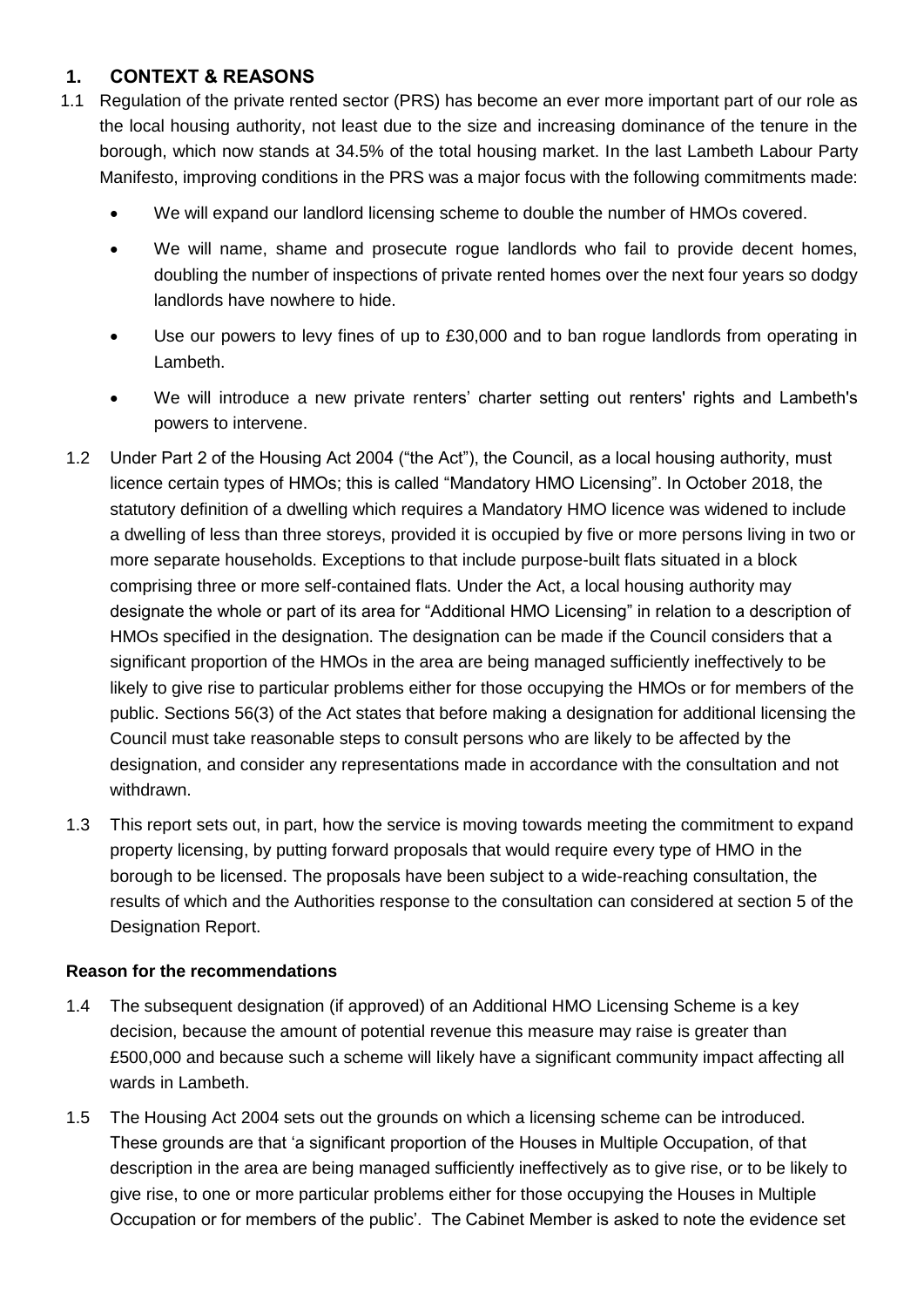out in the Designation Report in this regard. The Cabinet Member must be satisfied that that evidence supports the introduction of a borough wide scheme.

- 1.6 The decision to set the date the scheme comes into force allows Officers to consider all the relevant issues that affect the proper administration and enforcement of a scheme, ensuring when it is introduced it is fully fit for purpose and is able to deliver on the agreed objectives. If agreed, the scheme will come into force on 30 November 2021 and will last for five years. If the Cabinet Member's decision is called in, then the date will be 3 months from the date the decision is made following call in.
	- 1.1 By agreeing the Designation Report at Appendix one, the Cabinet Member is agreeing that the evidence needed to support the introduction of a borough wide scheme is made out and that the required legislative steps have been carried out. The evidence base relied upon is set out in Appendix 4 Private Rented Sector Housing Stock Condition and Stressors Report.
- 1.2 To support the recommended introduction of Additional HMO Licensing scheme, robust and reasonable HMO standards and conditions are required to ensure the health, safety and welfare of residents living in HMOs and those living with HMOs in their neighbourhoods. The proposed suite of licence conditions and new HMO Amenity Standards are discussed at sections 12, 13 and Appendices 5 and 6 of the Designation Report and recommended to be adopted.
- 1.3 Robust enforcement is required to compliment the proposed introduction of Additional HMO Licensing to ensure those landlords wishing to avoid licensing are routed out and the appropriate and fair action is taken against them.
- 1.4 In PPARS we ensure that our outputs are focused on delivering the Council's overall vision. This work contributes towards the following objectives:

| Borough Plan - Objectives                                                                             | Relevant? |
|-------------------------------------------------------------------------------------------------------|-----------|
| Sustainable growth: a growing economy that everyone benefits from                                     |           |
| Resilient communities: communities that are thriving and connected                                    |           |
| Independence: people have support to live as well and independently as they $\vert \downarrow$<br>can |           |
| Place: Lambeth is a place people want to live, work and invest                                        |           |

| <b>Resident Services – Objectives</b>         | Relevant? |
|-----------------------------------------------|-----------|
| Consistently excellent customer services      |           |
| Clean, green, safe and healthy environments   |           |
| Improved outcomes through partnership working |           |
| Better use of data/digital                    | γ         |
| Commercial focus                              |           |
| Equal opportunities for staff                 |           |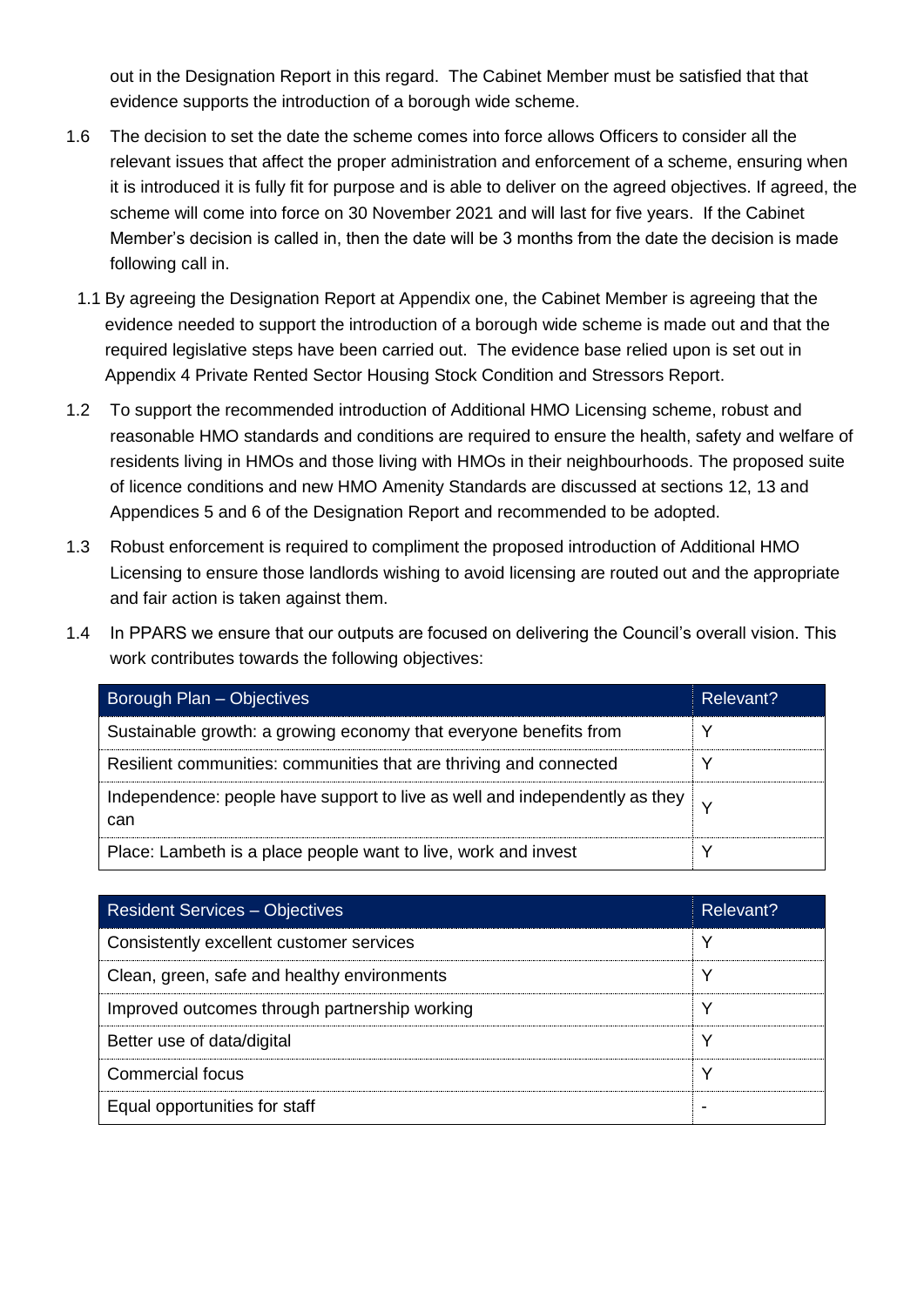#### **2. What is an HMO?**

- 2.1 Under the Housing Act 2004 a HMO is either:
	- a. A building occupied by three or more persons living in two or more households, where there is a sharing of some or all amenities.

Or

- b. A building converted into flats where the conversion fails to meet the 1991 Building Regulations and a third or more of the flats are privately rented.
- 2.2 Currently the Council operates the mandatory licensing of HMOs as required under the Housing Act 2004. This is a national scheme which applies to HMOs that house five or more persons in two or more households (where there is a sharing of some or all amenities, such as bathing or cooking facilities). It specifically excludes flats that are HMOs in purpose-built flats situated in a block comprising 3 or more self-contained flats. There are a number of properties in Lambeth which are not caught by the mandatory scheme and yet are occupied in the aforementioned way.
- 2.3 Section 56 of the Housing Act 2004 allows local authorities to introduce a licensing scheme that applies to HMOs not subject to the mandatory scheme. For such a designation to be made, the authority must consider that a significant proportion of the HMOs of that description in the area are being managed sufficiently ineffectively as to give rise, or to be likely to give rise, to one or more particular problems either for those occupying the HMOs or for members of the public.
- 2.4 In 2018 the London Borough of Lambeth estimated there were approximately 1,900 HMOs, of which predictive models suggested that 70% are likely to fall within the definition of an HMO that the Government say have to be licensed. However, recent data analysis work has significantly revised this estimate to approximately 5,000 HMOs. In relation to the overall PRS market in the London Borough of Lambeth (50,000 homes) the percentage of HMOs is approximately 10% of this market, making HMOs an extremely significant type of housing for the population of the London Borough of Lambeth. Data also shows that Anti-Social Behaviour (ASB) rates (per 1000 properties) are significantly higher in the HMO sector when compared to the PRS as a whole and the 37.6% of the HMOs in Lambeth contain one or more serious hazards that affect the health and safety of the residents of Lambeth.
- 2.5 The data currently demonstrates that there is sufficient evidence to conclude that there are significant and persistent problems with the management and standard of HMOs in the London Borough of Lambeth. Designating an Additional HMO Licensing scheme will help lead to a reduction in ASB when combined with other measures being taken by the London Borough of Lambeth and its partners. A designation will help contribute towards the corporate strategic housing objectives of driving up housing standards and addressing issues of poor HMO management, whilst at the same time providing tenants with better information about properties they may be planning to rent. It is also consistent with the London Borough of Lambeth's coordinated approach towards homelessness and the co-ordinated approach adopted between partner agencies and the London Borough of Lambeth to deal with ASB and other environmental problems.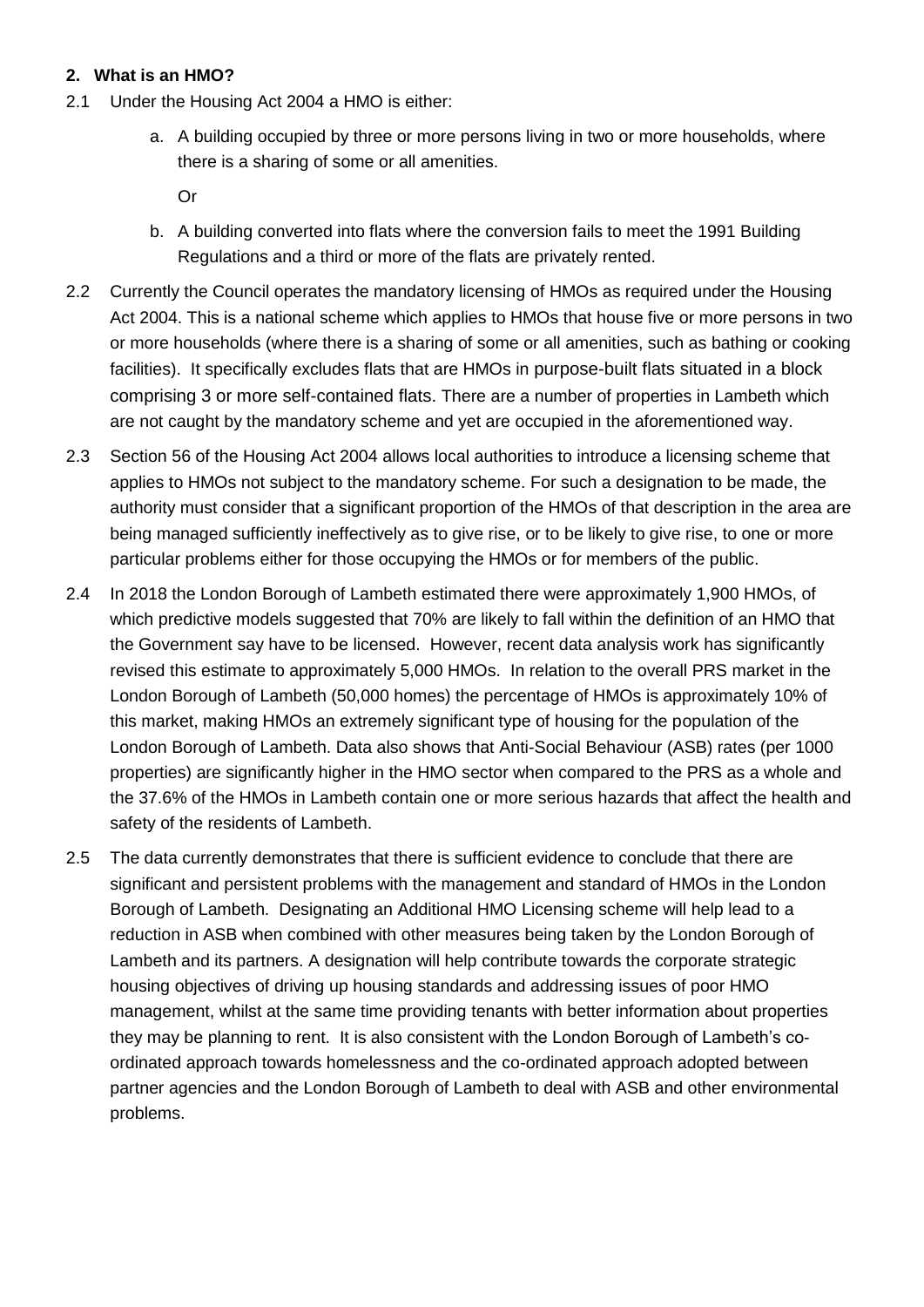#### **Key Elements of the Designation Report**

- 2.6 The Cabinet Member's attention is drawn to:
	- a. The options appraisal carried out in relation to proposals as set out in Section 4 of the appended Designation Report.
	- b. The evidence to support the introduction of a borough wide scheme set out in Section six of the appended Designation Report.
	- c. The proposed licensing conditions at Appendix five of the appended Designation Report. These have been reviewed and further developed to support the proper standards, management and provision of effective tenancy arrangements in HMOs. A number of the conditions are mandatorily required, and the Council is then able to put in place discretionary conditions.
	- d. The proposed amenity standards at Appendix six of the appended Designation Report. These have been reviewed and further developed to help ensure that HMOs of all types provide sufficient and adequate amenities and that room sizes in HMOs are sufficient to meet the welfare needs of the tenants.
	- e. The proposed Enforcement Policy at Appendix seven of the appended Designation Report. The policy has been thoroughly reviewed to support the introduction of Additional HMO Licensing and the need for effective enforcement of it.
	- f. If the Designation Report is agreed, the Council must take certain steps as set out in statute to publicise and notify respondents of the decision. These steps are set out in Section eleven of the Designation Report.

### **3. FINANCE**

- 3.1 The proposed fee structure can be seen at Section 10 of the appended Designation Report. This sets out the standard cost for a license and the discounts that will be applied. The revenue generated by the fees seeks to recover, in full, the cost of administering the scheme. The Council is prohibited from making a profit from a scheme. The costs, fees and discounts will be subject to, at least, an annual review.
- 3.2 Officers have estimated that the costs over 5 years for the scheme are approximately £10m and that revenue generation has been matched to cover those costs, which will mean the scheme will generate £10m over 5 years. The fees and costs have been profiled over the 5 years that a scheme is expected to run for and account for the likely level of licence applications expected to be received in any one year. This means that some years will produce revenue surpluses and others will see costs being greater than revenue generation. Surpluses will therefore need to be carried forward in an earmarked reserve to offset deficits in subsequent years in order to ensure scheme costs are fully covered over the 5-year period.
- 3.3 The proposals also take account of case law requiring the fees to be split between administration and enforcement and acknowledge that tacit consent will apply to the proposed scheme in accordance with the Provisions of Services Regulations 2009.

### **4. LEGAL AND DEMOCRACY**

4.1 Part 2 of the Housing Act 2004 (the Act) provides a mandatory licensing scheme for certain properties defined in that Act as Houses in Multiple Occupation (HMO). Section 56 of the Act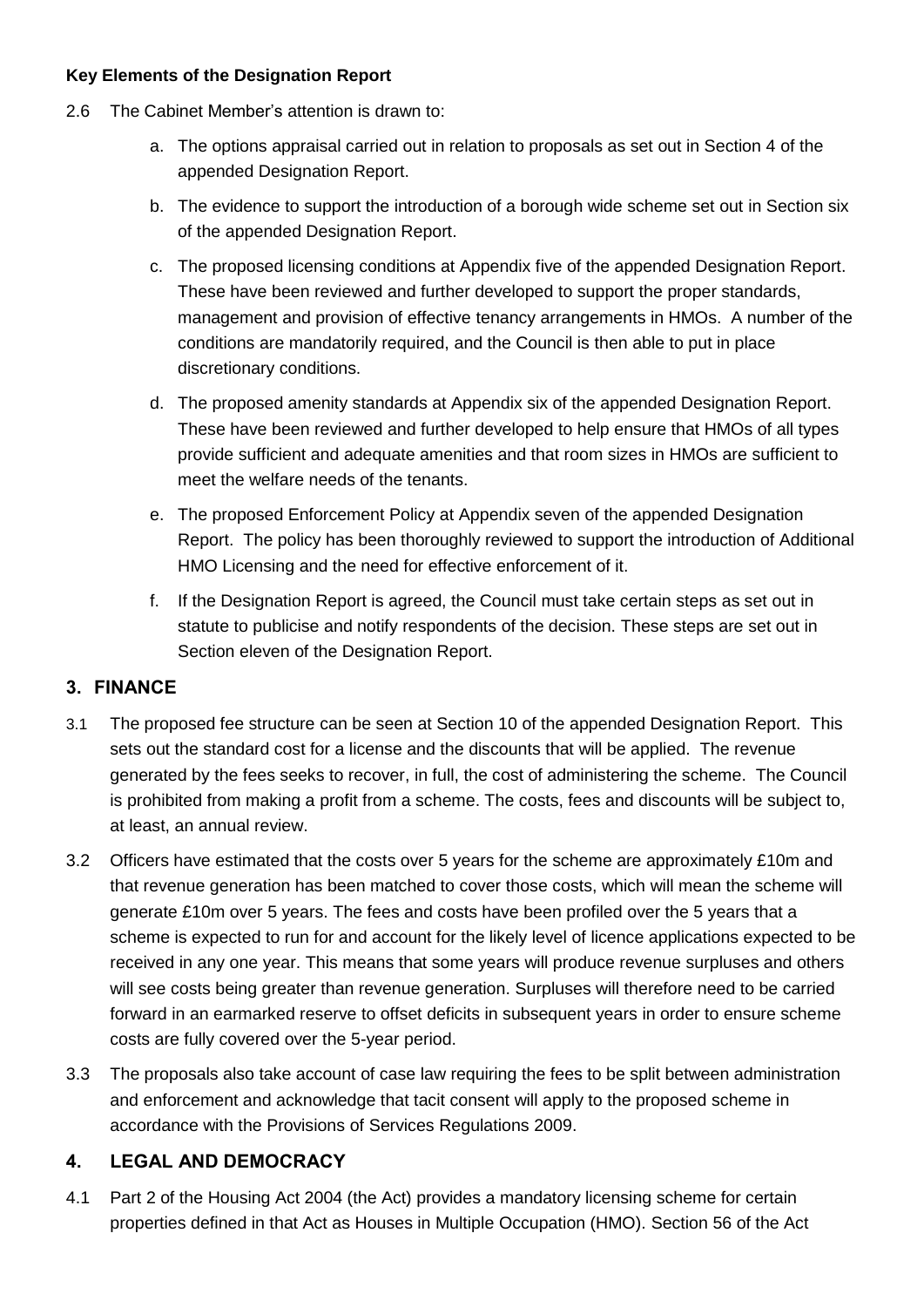extends a Local Housing Authority with a power to extend that scheme to certain types of HMO's outside the mandatory scheme by designating the whole or any parts of its area as being subject to Additional Licensing. The Council is obliged to consult those who are likely to be affected by the introduction of such a scheme.

- 4.2 The effect of designating an area for additional licensing is that HMO's in scope would fall to be licensed by the Council and the Landlord (or managing agent) liable to pay a fee to us for the same. The Licensee would be expected to comply with a range of conditions designed to ensure good property and management standards. Section 63 of the Act sets out the Councils powers to fix a fee for this purpose. Any fee set must be fair, transparent and reflect the costs incurred by the Council in carrying out its functions. Fees cannot be used to raise extra revenue for other purposes.
- 4.3 Before making a designation, the Council must in accordance with Section 56 of the Act:
	- a) Consider that a significant proportion of the HMOs of that description in the area are being managed sufficiently ineffectively as to give rise, or likely to give rise, to one or more particular problems either for those occupying the HMOs or for members of the public;
	- b) Take reasonable steps to consult with persons who are likely to be affected and consider any representations made in accordance with the consultation and not withdrawn; and
	- c) Have regard to any information regarding the extent to which any codes of practice approved under section 233 have been complied with by persons managing HMOs in the area.
- 4.4 Section 57 goes on to specify further matters that a Local Housing Authority must do, have regard to, or consider, namely:
	- a) That the exercise of the power is consistent with the authority's overall housing strategy.
	- b) That a coordinated approach is adopted in connection with dealing with homelessness, empty properties and anti-social behaviour affecting the private rented sector as regards combining licensing with other action taken by them or others;
	- c) Whether there are any other courses of action available to them (of whatever nature) that might provide an effective method of dealing with the problem or problems in question; and
	- d) That making the designation will significantly assist them to deal with the problem or problems (whether or not they take any other course of action as well).
- 4.5 The designation report (Appendix 1) provides the evidence to support the introduction of the proposed additional licensing scheme detailed in this report and addresses the matters detailed above.
- 4.6 In April 2015, the Secretary of State granted a general approval for the purposes of section 58(1)(b) of the Act (which reserves to the Secretary of State (SoS) the power to confirm a designation). The condition for that is specified in the Housing Act 2004: Licensing of Houses in Multiple Occupation and Selective Licensing of Other Residential Accommodation (England) General Approval 2015, namely that the Council carries out a consultation for a minimum period of not less than 10 weeks. As the consultation in this instance was run over 12 weeks, SoS consent will not be required.
- 4.7 Section 56 (3) of the Housing Act 2004, states that when considering designating an additional licensing scheme in their area the local housing authority must take reasonable steps to consult persons who are likely to be affected by the designation, and consider any representations made in accordance with the consultation. This includes residents, local or national businesses, tenants,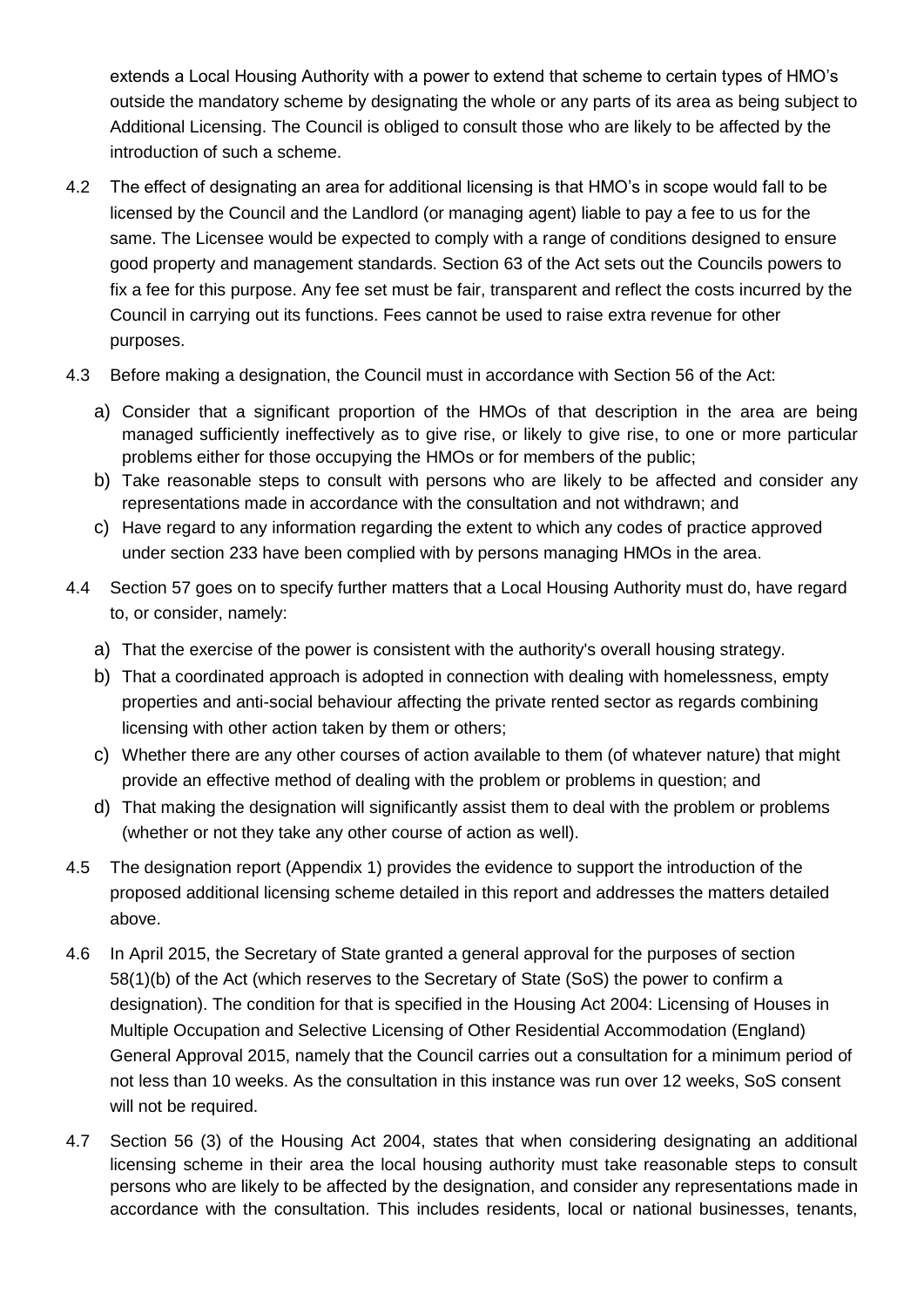landlords and their managing agents both in and outside the authority's area. The extent and outcome of that exercise is highlighted in section 5 of the Designation Report and Appendix 3 which details the quantitative online consultation responses. The following principles of consultation were set out in a recent High Court case: First, a consultation had to be at a time when proposals were still at a formative stage. Second, the proposer had to give accurate and sufficient reasons for any proposal to permit of intelligent consideration and meaningful response. Third, adequate time had to be given for consideration and response and finally the product of consultation had to be considered with a receptive mind and conscientiously taken into account in finalising any statutory proposals. The process of consultation had to be effective and looked at as a whole it had to be fair. Fairness might require consultation not only upon the preferred option, but also upon discarded options. A statutory consultation has been conducted in accordance with section 56(3) of the Act. The Council is obliged to take account of representations received in the course of the same and all material objections must be reported back to the decision maker before a designation is made. All representations received must be properly considered in the light of administrative law principles, Human Rights law and the relevant statutory principles.

- 4.8 Under Section 58 of the Act, where a designation does not require confirmation by the Secretary of State, it cannot come into force until three months after it is made. A designation may be made for up to 5 years.
- 4.9 A Notice of Designation of an Area for Additional Licensing of Houses in Multiple Occupation has to be published in accordance with Section 56 to 60 of the Housing Act 2004 and Regulation 9 of the Licensing and Management of Houses in Multiple Occupation and Other Houses [Miscellaneous Provisions] [England] Regulation 2006. Should the council approve the proposed scheme it will come into force 3 months after the date of approval.
- 4.10 Section 149 of the Equality Act 2010 sets out the new public sector equality duty replacing the previous duties in relation to race, sex and disability and extending the duty to all the protected characteristics i.e. race, sex, disability, age, sexual orientation, religion or belief, pregnancy or maternity, marriage or civil partnership and gender reassignment. The public sector equality duty requires public authorities to have due regard to the need to:
	- Eliminate unlawful discrimination, harassment, and victimisation
	- Advance equality of opportunity and
	- Foster good relations between those who share a protected characteristic and those who do not.
- 4.11 Part of the duty to have "due regard" where there is disproportionate impact will be to take steps to mitigate the impact and the Council must demonstrate that this has been done, and/or justify the decision, on the basis that it is a proportionate means of achieving a legitimate aim. Accordingly, there is an expectation that a decision maker will explore other means which have less of a disproportionate impact.
- 4.12 The Equality Duty must be complied with before and at the time that a particular policy is under consideration or decision is taken – that is, in the development of policy options, and in making a final decision. A public body cannot satisfy the Equality Duty by justifying a decision after it has been taken.
- 4.13 The Council, as a public body, is under a duty to consider whether the exercise of its powers interacts with rights protected by the European Convention, set out in the Human Rights Act 1998. **The Convention rights applicable are:** 
	- Article 1, Part I protects the right of everyone to the peaceful enjoyment of possessions. No one shall be deprived of their possessions except in the public interest and subject to the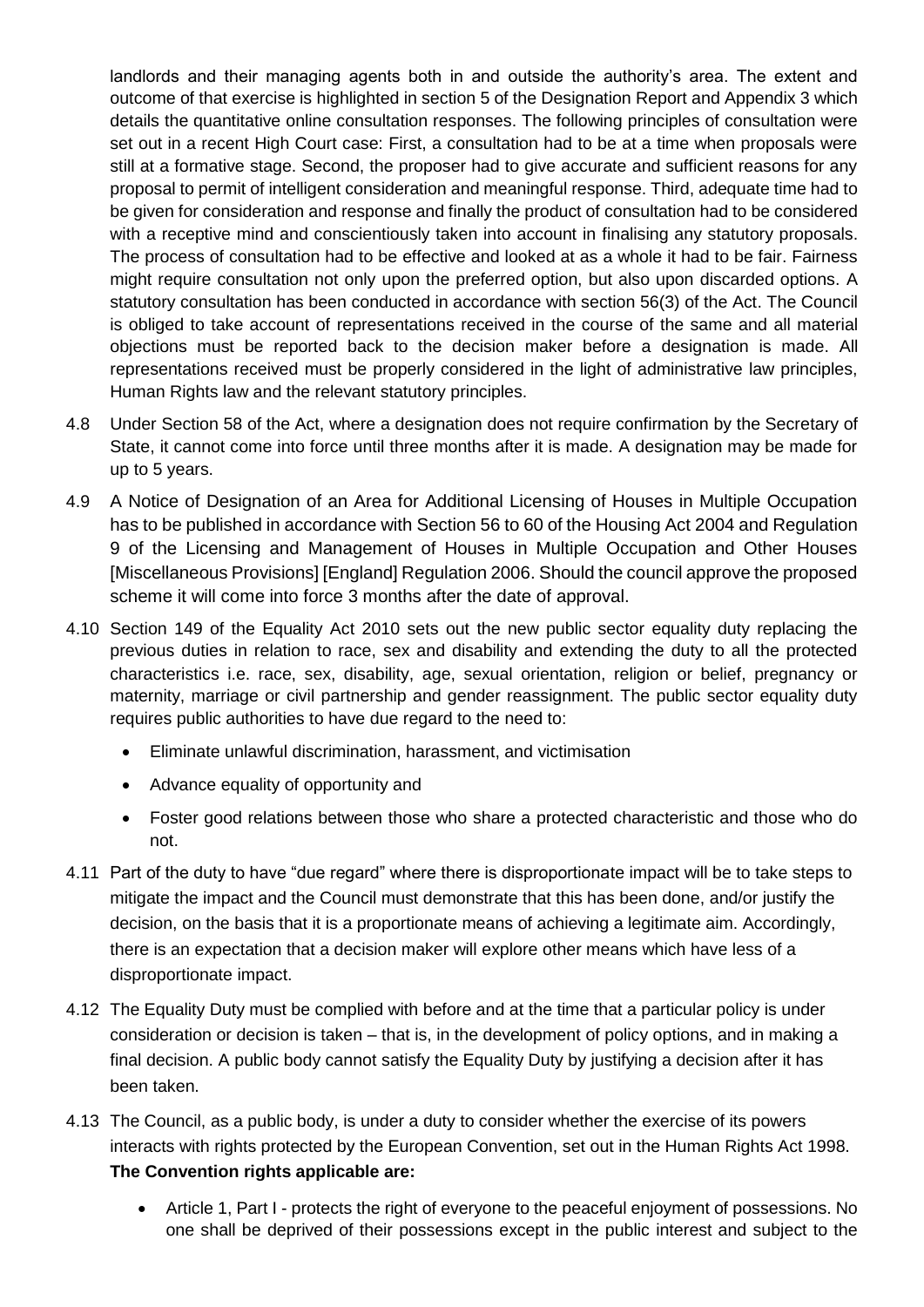conditions provided for by law and by the general principles of international law. This does not, however, in any way impair the right of a State to enforce such laws as it deems necessary to control the use of property in accordance with the general interest etc.

- Article 8 protects the right of the individual to respect for their private and family life, their home, and their correspondence. There should be no interference by a public authority with the exercise of this right except such as is in accordance with the law and is necessary in a democratic society in the interests of amongst other matters, public safety, the economic well-being of the country, for the prevention of disorder or crime, for the protection of health, or for the protection of the rights and freedoms of others.
- 4.14 Any interference with a Convention right must be necessary and proportionate and in pursuing an ETO, the council has to consider carefully the balance to be struck between individual rights and the wider public interest.
- 4.15 This proposed key decision was entered in the Forward Plan on 7 June 2021 and the necessary 28 clear days' notice has been given. In addition, the Council's Constitution requires the report to be published on the website for five clear days before the proposed decision is approved by the Cabinet Member. Any representations received during this period must be considered by the decision-maker before the decision is taken. A further period of five clear days - the call-in period – must then elapse before the decision is enacted. If the decision is called-in during this period, it cannot be enacted until the call-in has been considered and resolved.

## **5. CONSULTATION AND CO-PRODUCTION**

- 5.1 A wide-ranging consultation programme was commenced on 18 December 2020 for 12 weeks to obtain the views of key stakeholders, including landlords, letting/managing agents, tenants, residents, businesses, stakeholder/representative organisations, as well as neighbouring boroughs. Section five of the appended Designation Report sets out the details and results of the consultation in full. In summary:
	- a. 417 responses were received during the consultation.
	- b. 66% of residents support proposal to introduce Additional HMO Licensing, with 98% residents supporting a scheme that would be across the whole of the borough.
	- c. 81% of private landlords, managing agents, letting agents and landlords' associations oppose licensing, though if licensing were to be introduced 85% would want to see this borough wide.
- 5.2 The consultation identified key issues for the Council to consider, including the proposed fees, the evidence base, ways to support landlords and agents in tackling ASB more effectively and HMO License Conditions. Landlords and agents criticise the costs and the unfairness of charging good landlords as well as bad.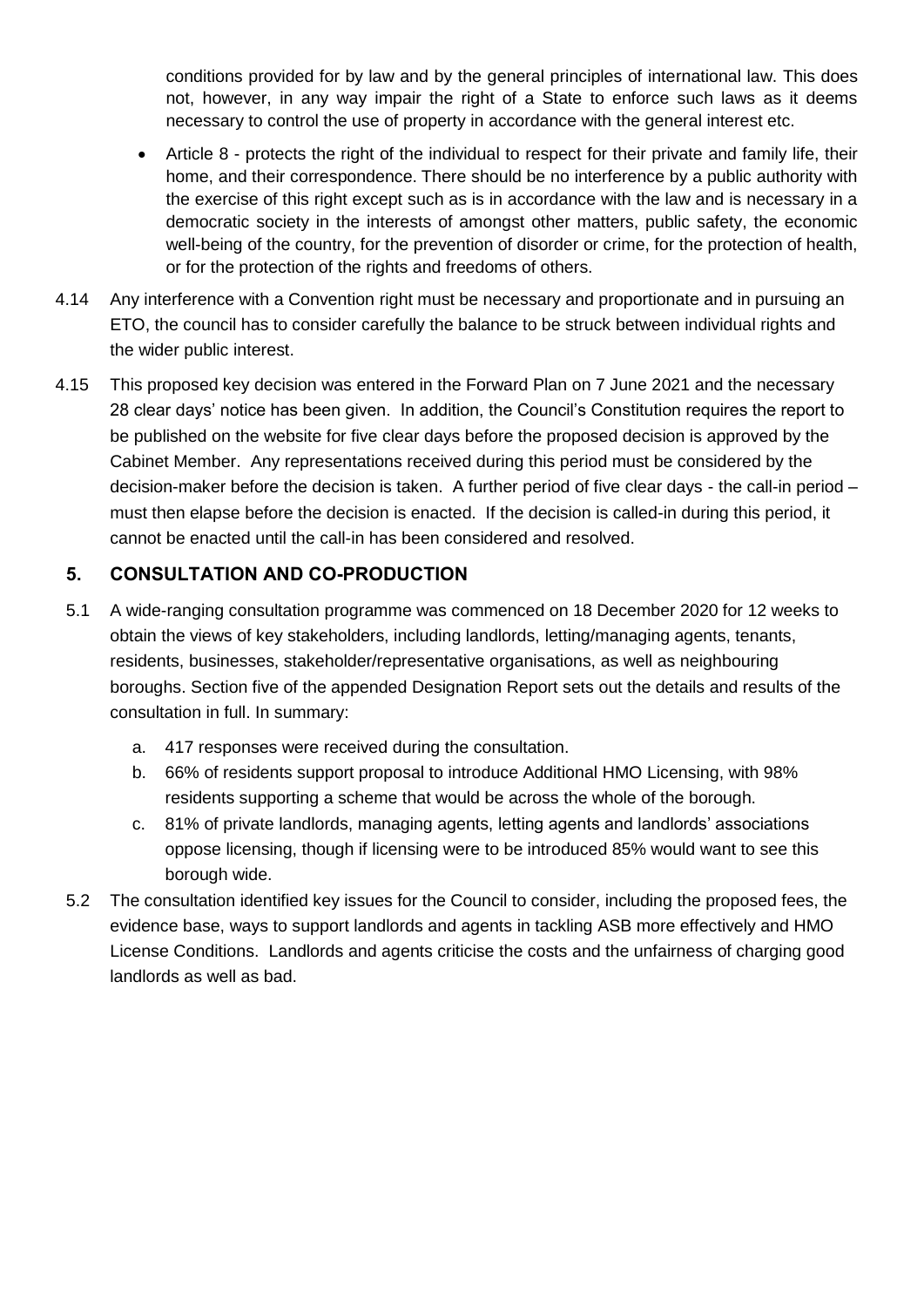# **6. RISK MANAGEMENT**

6.1 The main risks that impede on the successful delivery of this consultation are:

| <b>Item</b>    | <b>Risk</b>                                                        | Likelihood     | Impact         | <b>Score</b>   | <b>Control Measures</b>                                                                                                                                                                    |
|----------------|--------------------------------------------------------------------|----------------|----------------|----------------|--------------------------------------------------------------------------------------------------------------------------------------------------------------------------------------------|
| 1              | Legal challenge                                                    | 1              | 8              | 8              | <b>Ensure statutory</b><br>requirements and guidance<br>for designating licensing<br>schemes are fully met.                                                                                |
| $\overline{2}$ | IT infrastructure and web<br>development delayed                   | 1              | 8              | 8              | IT/Web project<br>implemented with sufficient<br>time to deliver<br>Project Group in place<br>managing process<br>Infrastructure/Web tested<br>prior to implementation                     |
| 3              | A significant proportion<br>landlords do not licence<br>properties | 3              | 4              | 12             | Ensure scheme is<br>promoted and landlords<br>are given information.<br>Directly target landlords<br>and their tenants.<br>Use enforcement<br>measures where<br>appropriate and publicise. |
| 4              | A proportion of landlords sell<br>their properties                 | $\overline{2}$ | 1              | $\overline{2}$ | Promote benefits of<br>Licensing.<br>More work with landlords<br>and tenants.                                                                                                              |
| 5              | Licence fees are passed onto<br>tenants through increased<br>rents | $\overline{2}$ | $\overline{2}$ | 4              | Fees set at reasonable<br>level with appropriate<br>discounts and the business<br>case for licensing is<br>communicated to<br>applicants                                                   |
| 6              | Higher than planned volume of<br>licensing applications            | 1              | 8              | 8              | Ensure application process<br>is as efficient as possible.<br>Match staff resource to<br>workflow and ensure<br>flexible staffing approach to<br>meet demand.                              |
| $\overline{7}$ | Insufficient fee revenue is<br>achieved to self-fund the<br>scheme | 1              | 8              | 8              | Robust financial modelling<br>to provide sufficient margin<br>to mitigate against a<br>shortfall.                                                                                          |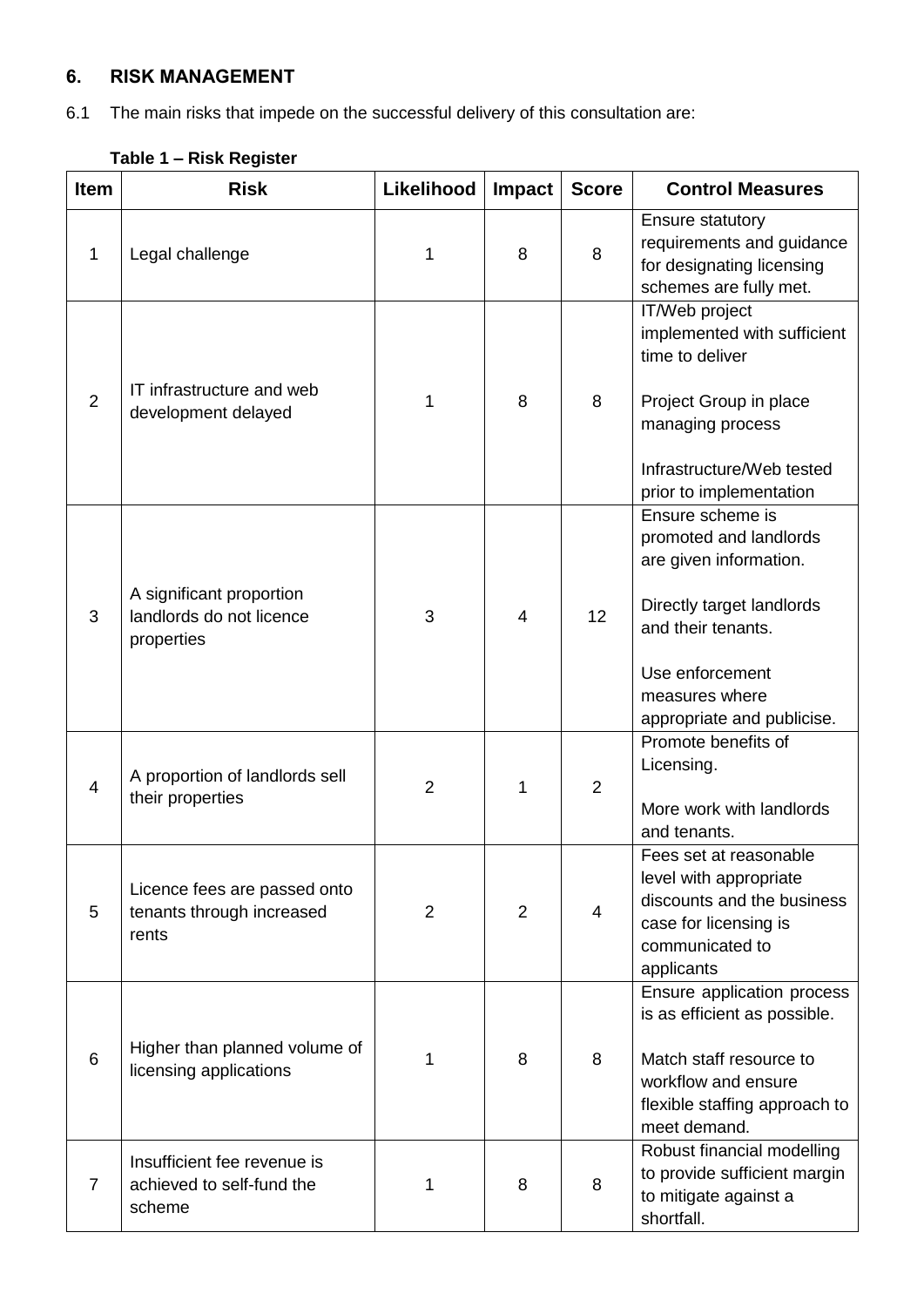|   |                                                                               |   |   |   | Regular financial reviews<br>of costs and fees                                                             |
|---|-------------------------------------------------------------------------------|---|---|---|------------------------------------------------------------------------------------------------------------|
| 8 | Public expectations are too<br>high regarding what the<br>scheme can deliver. | 3 | 2 | 6 | Develop a clear<br>communications plan to<br>promote the scheme and<br>explain what it aims to<br>deliver. |

**Key**

|        | <b>Likelihood</b>   Very Likely = 4   Likely = 3 | Unlikely = $2$                            | $\sqrt{\frac{1}{1}}$ Very Unlikely = 1 |
|--------|--------------------------------------------------|-------------------------------------------|----------------------------------------|
| Impact | Major = $8$                                      | Serious = 4   Significant = 2   Minor = 1 |                                        |

### **7. EQUALITIES IMPACT ASSESSMENT**

- 7.1 An EIA has been carried out on the proposed scheme. The EIA is appended at Appendix Two.
- 7.2 The Corporate Equality Impact Assessment Panel considered in the EIA on the 25 June 2021 and the outcome of that meeting is set out below:

| <b>Recommendations</b>                             | <b>Department Response to Recommendations</b>                  |
|----------------------------------------------------|----------------------------------------------------------------|
|                                                    | (Please insert your response to each recommendation here.)     |
| What data shows the positive feedback and are      | Feedback has given and this has been positive                  |
| there certain areas that there are HMOs in         | feedback<br>from<br>residents<br>and<br>businesses.            |
| Lambeth?                                           | Research has found that the spread of HMOs are                 |
|                                                    | universal across Lambeth.<br>In Bishops there                  |
|                                                    | seems to be more flats turning into HMO's more                 |
|                                                    | recently                                                       |
| Is there pressure on parking from HMO's also       | Licensing gives licenses to those HMO's that                   |
| adding to pollution?                               | already exist. There is no control of where HMOs               |
|                                                    | are. The licencing is about how it is run and the              |
|                                                    | health and the safety of the residents that reside             |
|                                                    | within it                                                      |
| Can you see long term positive effects of HMOs on  | A landlord can not evict tenants. Conditions are               |
| other residents?                                   | attached to licence including maintenance and                  |
|                                                    | of outside<br>maintenance<br>areas.<br>Cleaning                |
|                                                    | schedules are put into place as part of the council            |
|                                                    | conditions. Officers monitor this and Lambeth is               |
|                                                    | issuing enforcement for Landlords failing to<br>maintain a HMO |
| How do we look after our residents that are not    | The service responds to tenants that complain and              |
| looked after by the council in the private rented  | then if there are grounds there will be enforcement            |
| sector?                                            | actions taken. The Council is looking at selective             |
|                                                    | licensing but there needs to be evidence to support            |
|                                                    | its introduction                                               |
| Please explain the Tenancy Relations Officer role? | Some landlords will try to push tenants out, so                |
|                                                    | there will be a team of Tenancy Relations Officers             |
|                                                    | to deal with illegal evictions and harassment so               |
|                                                    | they will exercise the Protection from eviction act.           |
|                                                    | They will also assist for tenant to apply for rent             |
|                                                    | repayment order to apply for a refund of one year's            |
|                                                    | rent through the courts.                                       |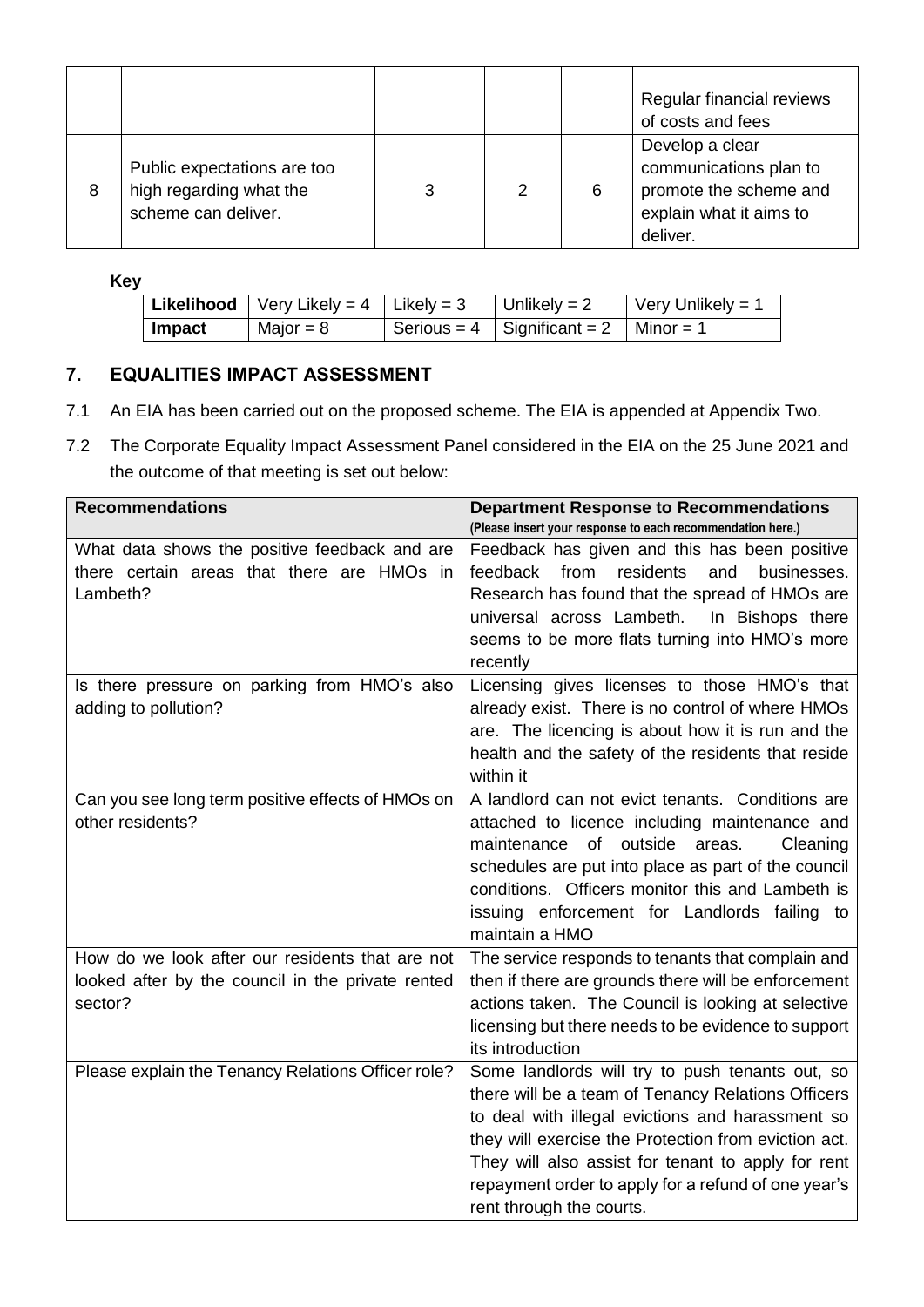| When a landlord applies for the licence what is the<br>process?                                         | Measures such as Gas safety, Electrical safety<br>and risk assessment are put into place. The<br>application helps the landlord to have good look at<br>the property and ensure safety and standards are<br>met. The property is risk rated so if it is a tall<br>building with lots of residents there are more visits<br>from the team. The most risky HMOs are<br>prioritised for more inspections |
|---------------------------------------------------------------------------------------------------------|-------------------------------------------------------------------------------------------------------------------------------------------------------------------------------------------------------------------------------------------------------------------------------------------------------------------------------------------------------------------------------------------------------|
| How do we ensure protection for equality groups?                                                        | We make sure that everyone has an equal playing<br>field. We can take away how we will be able to do<br>this                                                                                                                                                                                                                                                                                          |
| How would we ensure that this can be considered<br>in the HMO license conditions?                       | Yes, we will consider how we can implement this                                                                                                                                                                                                                                                                                                                                                       |
| When is it going to consultation?                                                                       | Consultation has happened in January 2021                                                                                                                                                                                                                                                                                                                                                             |
| What data shows the positive feedback and are<br>there certain areas that there are HMOs in<br>Lambeth? | Feedback has given and this has been positive<br>feedback<br>from<br>residents<br>and<br>businesses.<br>Research has found that the spread of HMOs are<br>universal across Lambeth. In Bishops there<br>seems to be more flats turning into HMO's more<br>recently                                                                                                                                    |
| Is there pressure on parking from HMO's also<br>adding to pollution?                                    | Licensing gives licenses to those HMO's that<br>already exist. There is no control of where HMOs<br>are. The licencing is about how it is run and the<br>health and the safety of the residents that reside<br>within it                                                                                                                                                                              |

- 7.3 Of note was a question concerning how the scheme can ensure licence holders offer protection to protected equality groups. This matter is being considered and legal opinion sought on how that could be achieved. Any changes to the licence conditions as a result of this will be brought back to the EIA panel.
- 7.4 The EIA Panel Members approved the EIA.

# **8. COMMUNITY SAFETY**

8.1 The Council embraces its duty under section 17 of the Crime and Disorder Act 1998 to prevent crime and disorder and works very closely with colleagues in other enforcement agencies, including the Police, Immigration Enforcement, etc. The development of the licensing proposals takes account of this duty and seeks, where possible, to reduce criminality associated with private sector housing enforcement.

# **9. ORGANISATIONAL IMPLICATIONS**

### **Environmental**

9.1 The scheme will see improvements to the management of HMOs in the borough, which will have positive environmental impacts.

### **Health**

9.2 The scheme will see improvements to the management, standards and tenancy arrangements for HMOs in the borough, which will have positive health, safety and welfare impacts in residents who reside in HMOs.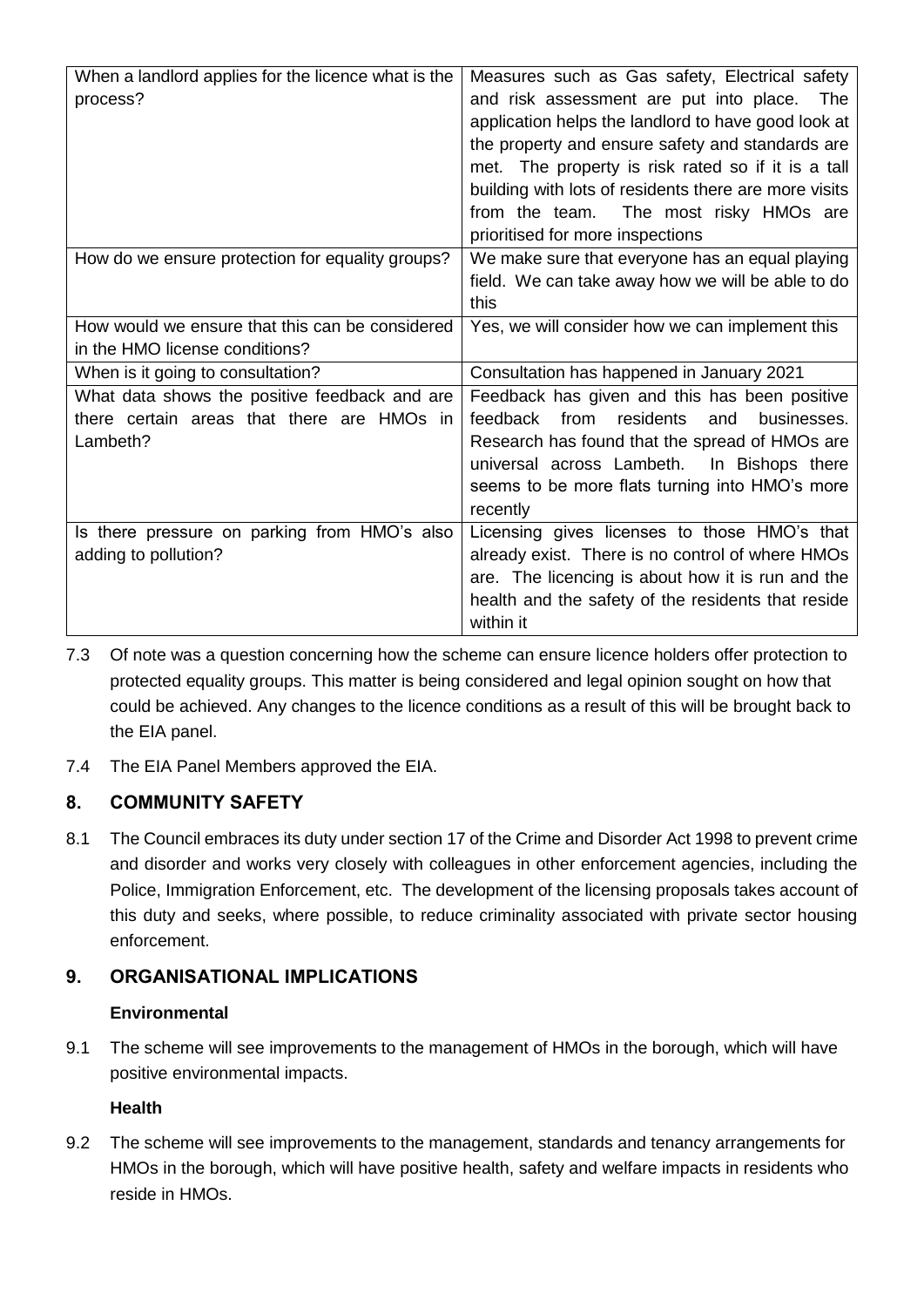#### **Corporate Parenting**

9.3 Not applicable

#### **Staffing and accommodation**

- 9.4 The Council is committed to improving standards in the private rented sector, which is one of the reasons the Service is already subject to a staffing restructure, which will see additional staffing resources brought into the Service to assist with licensing and enforcement. Further additional staffing resources will be added into the Service should an additional HMO licensing scheme be designated to provide support in achieving the schemes objectives, such as a dedicated solicitor. have been requested to provide the support needed to manage and implement this project.
- 9.5 The Service operates a remote service. This means that there will not be additional burdens placed upon Council accommodation.

#### **Responsible Procurement**

9.6 Not applicable

## **10. TIMETABLE FOR IMPLEMENTATION**

10.1 The table below sets out the timeline in relation to the statutory consultation on proposals to introduce additional HMO Licensing.

| <b>Activity</b>                            | <b>Proposed Date</b> |
|--------------------------------------------|----------------------|
| Date published on Forward Plan             | 7 June 2021          |
| <b>Decision Date</b>                       | 26 August 2021       |
| End of Call-in Period (key decisions only) | 7 September<br>2021  |
| Revised Decision Date (if called-in)       | <b>TBC</b>           |
| Scheme Implementation                      | 30 November<br>2021  |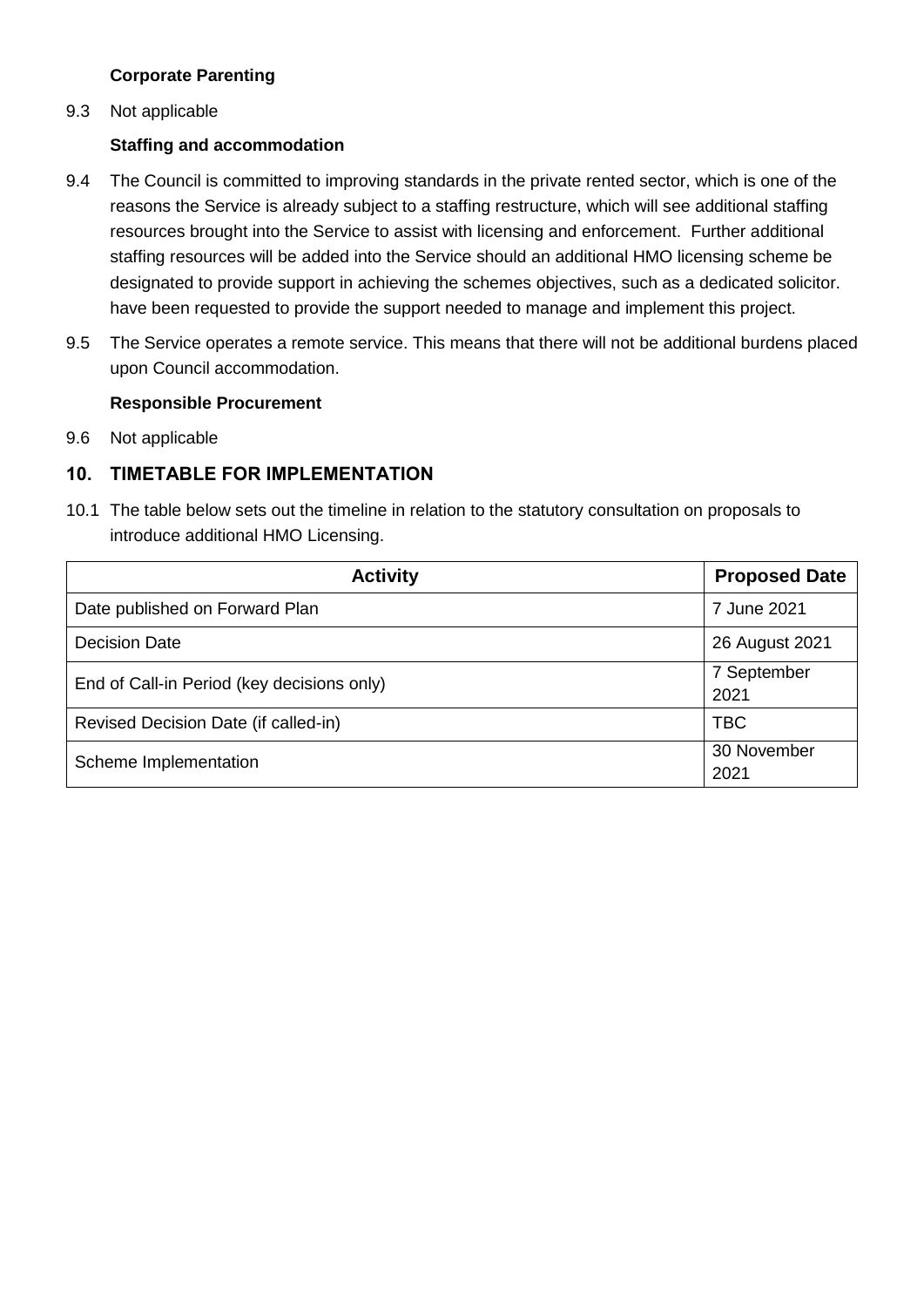# **AUDIT TRAIL**

# **REPORT HISTORY**

| <b>Name and Position/Title</b><br><b>Lambeth Directorate</b>      |                                      |                                                         | <b>Date Sent</b> | <b>Date</b>     | <b>Comments in</b>                            |  |
|-------------------------------------------------------------------|--------------------------------------|---------------------------------------------------------|------------------|-----------------|-----------------------------------------------|--|
|                                                                   |                                      |                                                         |                  | <b>Received</b> | paragraph:                                    |  |
| Councillor Maria Kay                                              | <b>Cabinet Member for Housing</b>    |                                                         | 2 July           | 4 August        |                                               |  |
|                                                                   | and Homelessness                     |                                                         | 2021             | 2021            |                                               |  |
| Bayo Dosunmu, Strategic                                           | <b>Resident Services</b>             |                                                         | 2 July           |                 |                                               |  |
| <b>Director</b>                                                   |                                      |                                                         | 2021             |                 |                                               |  |
| Andrew Ramsden,                                                   | <b>Finance and Property</b>          |                                                         | 2 July           | 13 July         | 3.1 to 3.3                                    |  |
| Finance                                                           |                                      |                                                         | 2021             | 2021            |                                               |  |
| Jean-Marc Moocarme,                                               | <b>Legal and Governance</b>          |                                                         | 2 July           | 19 July         | 4.1 to 4.15                                   |  |
| <b>Legal Services</b>                                             |                                      |                                                         | 2021             | 2021            |                                               |  |
| <b>Democratic Services</b>                                        | <b>Legal and Governance</b>          |                                                         | 2 July           | 19 August       | Recommendati                                  |  |
| Wayne Chandai                                                     |                                      |                                                         | 2021             | 2021            | ons                                           |  |
| Lawrence Conway                                                   | <b>Strategy &amp; Communications</b> |                                                         | 2 July           |                 |                                               |  |
| Communications                                                    |                                      |                                                         | 2021             |                 |                                               |  |
| <b>Carmel Howard</b>                                              | Human Resources &                    |                                                         | 2 July           |                 |                                               |  |
| <b>Human Resources</b>                                            | <b>Organisational Development</b>    |                                                         | 2021             |                 |                                               |  |
| Doug Perry                                                        | <b>Environmental Services</b>        |                                                         | 2 July           |                 |                                               |  |
|                                                                   |                                      |                                                         | 2021             |                 |                                               |  |
| <b>Original discussion with Cabinet Member</b>                    |                                      | 01.10.2020                                              |                  |                 |                                               |  |
| <b>Report deadline</b><br>N/A                                     |                                      |                                                         |                  |                 |                                               |  |
| Date final report sent                                            |                                      | 21 July 2021                                            |                  |                 |                                               |  |
| Part II Exempt from Disclosure/confidential                       |                                      | <b>No</b>                                               |                  |                 |                                               |  |
| accompanying report?                                              |                                      | Yes                                                     |                  |                 |                                               |  |
| <b>Key decision report</b><br>Date first appeared on forward plan |                                      | 7 June 2021                                             |                  |                 |                                               |  |
| <b>Key decision reasons</b>                                       |                                      | Expenditure, income or savings in excess of             |                  |                 |                                               |  |
|                                                                   |                                      | £500,000.                                               |                  |                 |                                               |  |
|                                                                   |                                      | Meets community impact test.                            |                  |                 |                                               |  |
|                                                                   |                                      | MHCLG - Approval steps for additional and<br>$\bullet$  |                  |                 |                                               |  |
|                                                                   |                                      | selective licensing designations in England -           |                  |                 |                                               |  |
|                                                                   |                                      | February 2010                                           |                  |                 |                                               |  |
|                                                                   |                                      | The <b>Empowerment Fund</b>                             |                  |                 |                                               |  |
|                                                                   |                                      | (nationalarchives.gov.uk)                               |                  |                 |                                               |  |
|                                                                   |                                      | The Housing Act 2004<br>٠                               |                  |                 |                                               |  |
|                                                                   |                                      | Housing Act 2004 (legislation.gov.uk)                   |                  |                 |                                               |  |
| <b>Background information</b>                                     |                                      | Licensing Of Houses in Multiple Occupation<br>$\bullet$ |                  |                 |                                               |  |
|                                                                   |                                      | and Selective Licensing of Other Residential            |                  |                 |                                               |  |
|                                                                   |                                      | Accommodation (England) General Approval                |                  |                 |                                               |  |
|                                                                   |                                      | 2015                                                    |                  |                 |                                               |  |
|                                                                   |                                      | Selective licensing in the private rented sector:       |                  |                 |                                               |  |
|                                                                   |                                      | a guide for local authorities - GOV.UK                  |                  |                 |                                               |  |
|                                                                   |                                      | (www.gov.uk)                                            |                  |                 |                                               |  |
|                                                                   |                                      | London Borough of Lambeth - Metastreet<br>٠             |                  |                 |                                               |  |
|                                                                   |                                      |                                                         |                  |                 | Report - Private Rented Sector: Housing Stock |  |
|                                                                   |                                      | <b>Condition and Stressors Report</b>                   |                  |                 |                                               |  |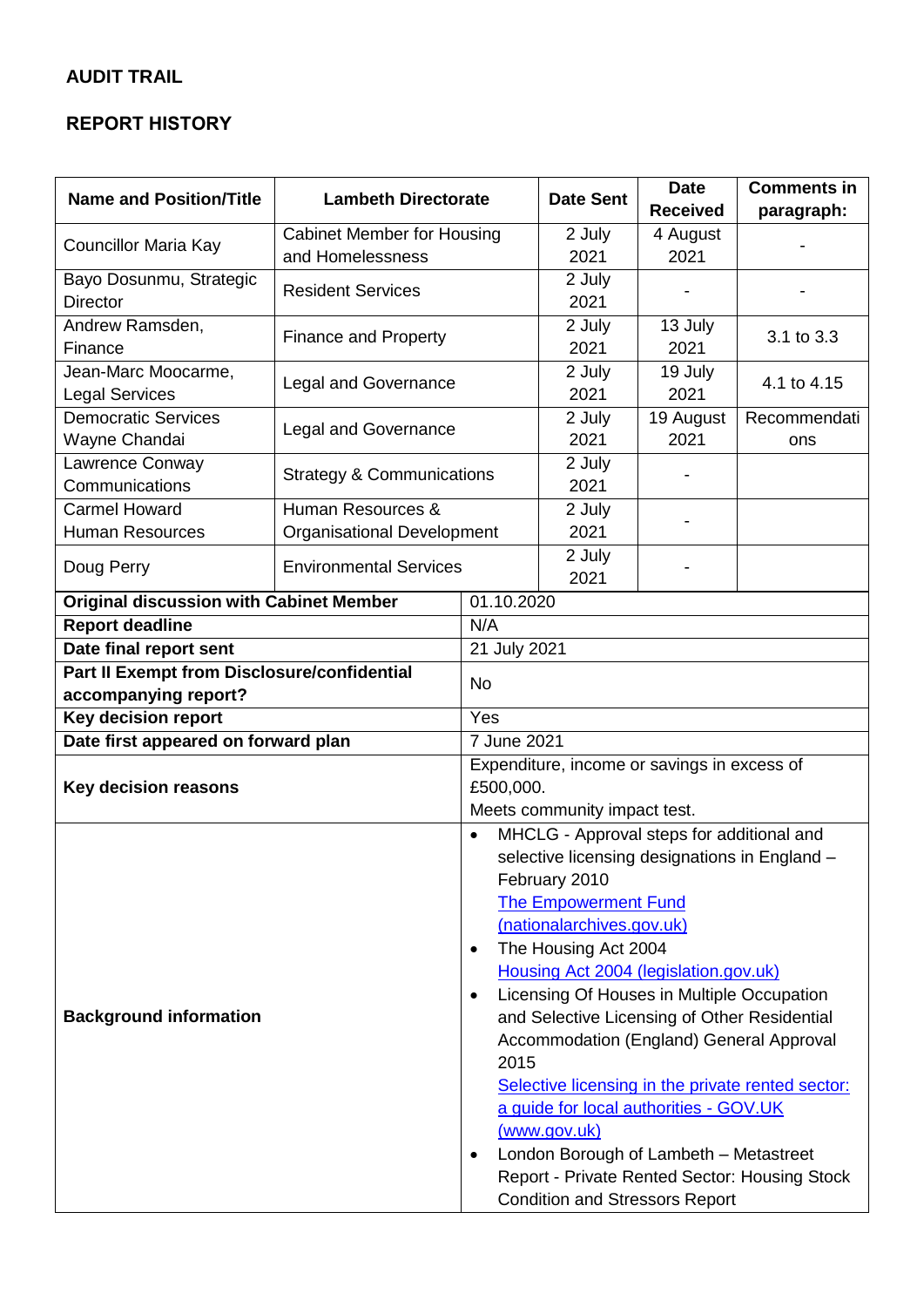| Appendix One – Designation Report and its<br>appendices<br>Appendix Two - Equalities Impact Assessment<br>Appendix Three - Quantitative Online Consultation<br>Responses |
|--------------------------------------------------------------------------------------------------------------------------------------------------------------------------|
| Appendix Four - Private Rented Sector Housing<br><b>Stock Condition and Stressors Report</b>                                                                             |
|                                                                                                                                                                          |